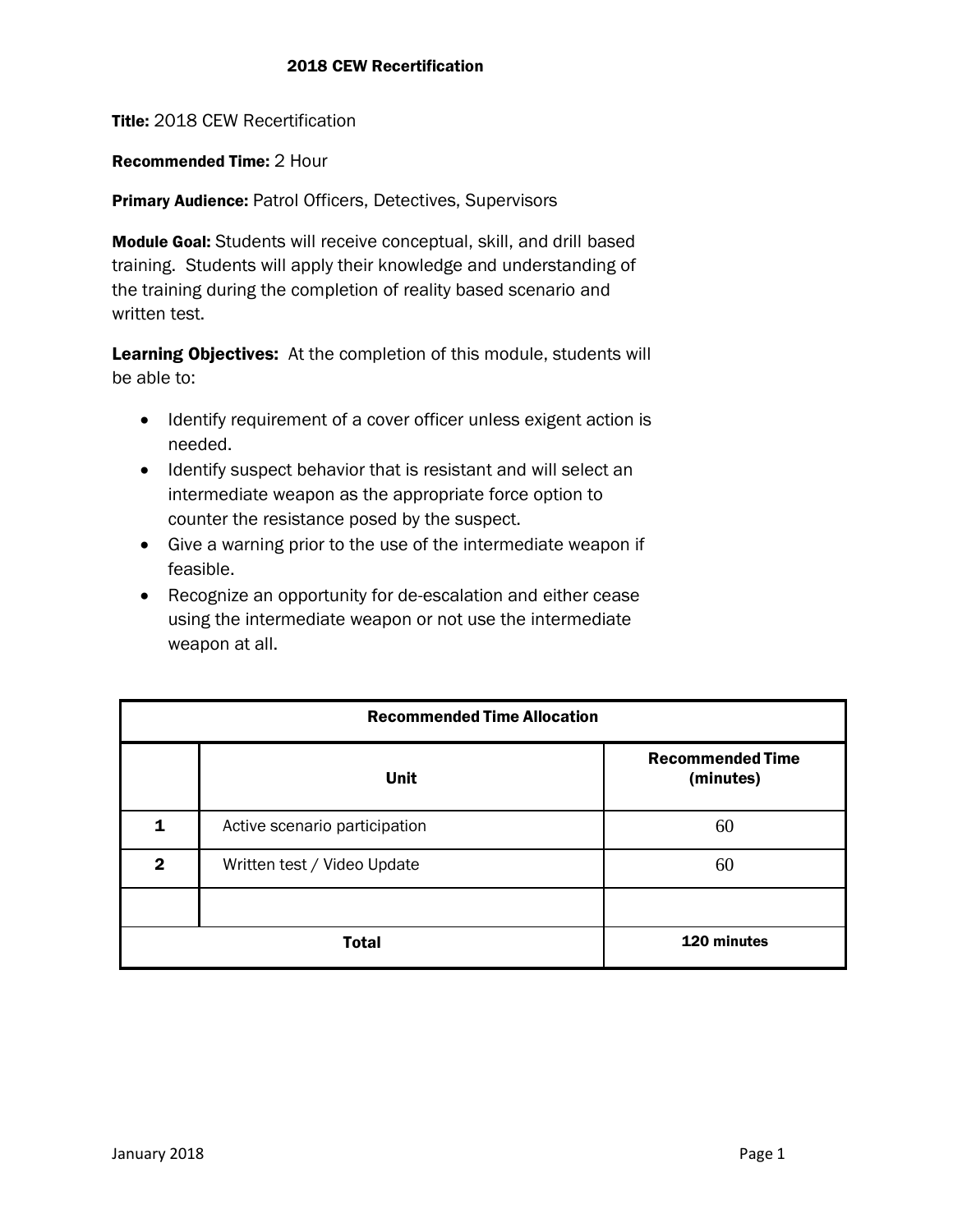# Table of Contents

- I. Active Scenario Participation
- II. Scenario
- III. Site Description
- IV. Instructor Requirements
- V. Equipment
- VI. Situation Explanation
- VII. Written Test / Video Update

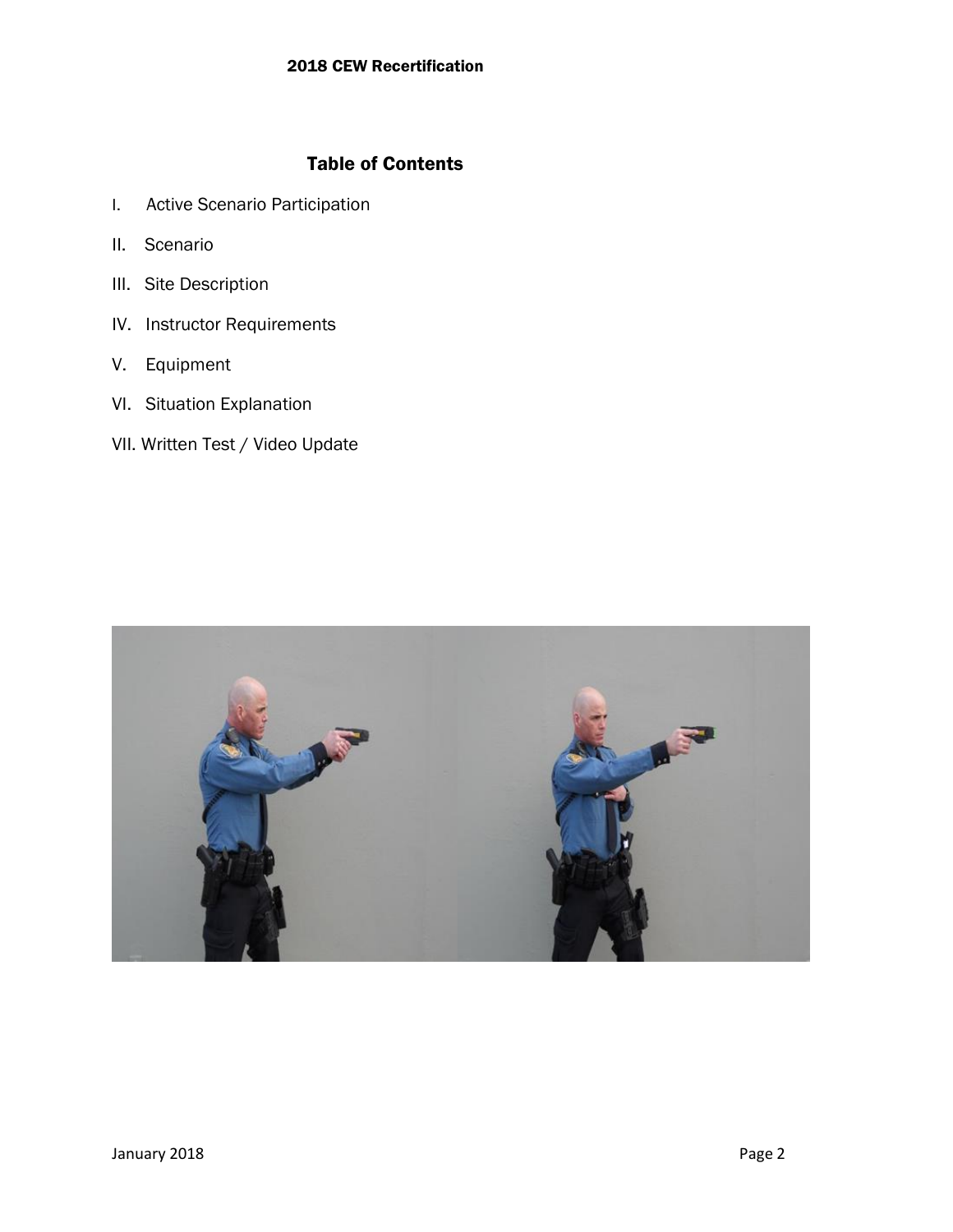2. Use a calming manner, normal tone of voice

B. Presence: What image or posture are the police officers

#### C. De-escalation

- 1. When feasible and safe
- 2. Slow down the situation
- 3. Use contact/cover

I. Active Scenario Participation:

1. Aggressive 2. Passive 3. Unaware 4. Professional 5. Polite v. rude

A. Voice: Utilize effective communication 1. Communicate with clarity

3. Ask questions and listen

projecting towards the subject?

- 4. Use distance and shielding/positioning tactics to limit exposure
- 5. Call for more resources/supervisor/CIT officer
- 6. Are directions clear? Can they be understood?
- 7. Are consequences explained?
- D. Force
	- 1. Necessary
	- 2. Proportional
	- 3. Objectively reasonable?

### II. Scenario:

The following will be described to the participants:

Two officers see a subject (Role Player in CEW Suit) who has a knife in his hands. Officers are armed with training CEW cartridges and training blue gun. Officers are given verbal direction before the start of the scenario. The suspect escaped from County Jail and is armed with a knife. Once officers tell suspect to drop the knife the suspect complies but continues verbal threats and clenches fist and moves towards officers.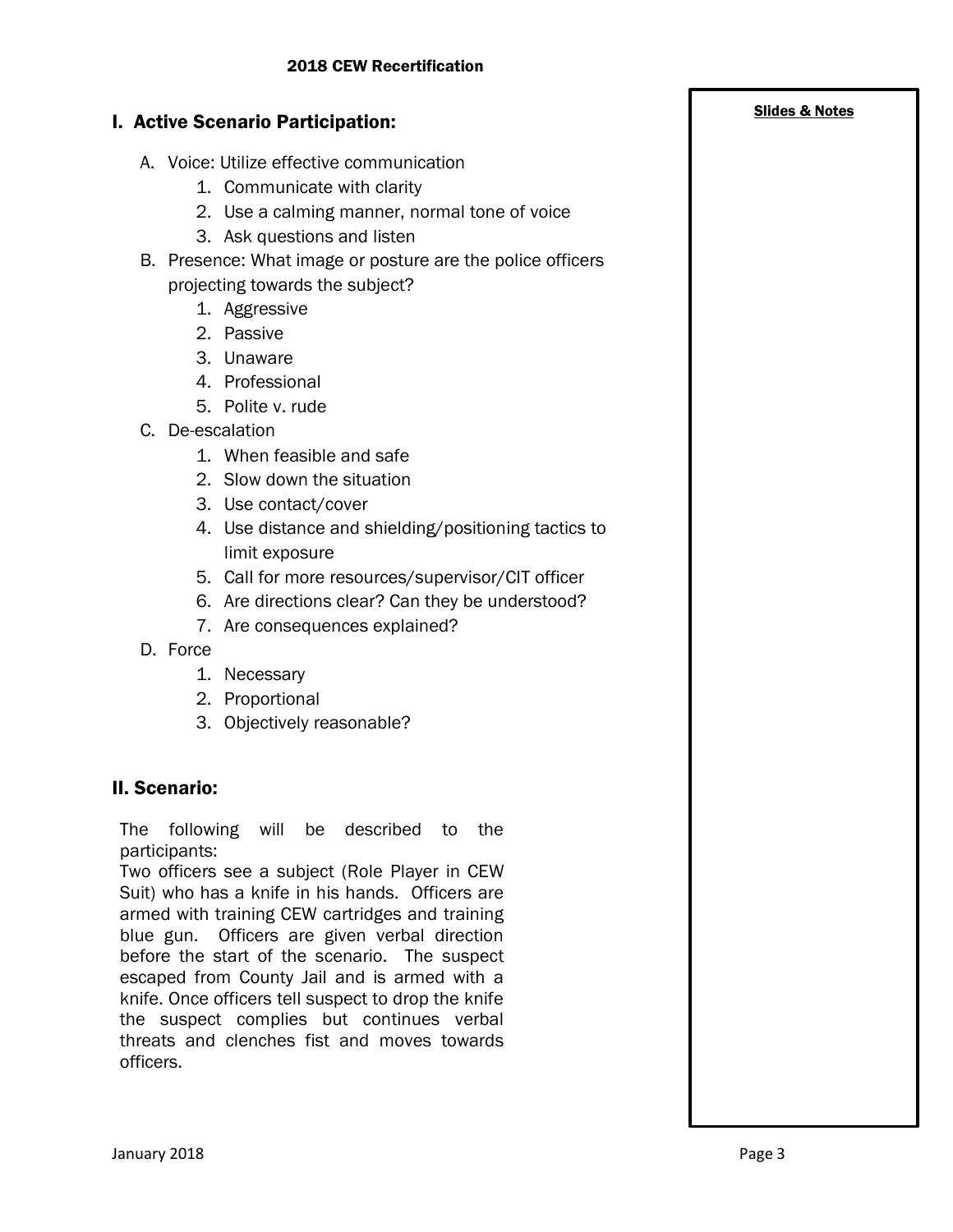#### Slides & Notes

### Performance Objectives:

### In each situation, the student will:

- 1. Perform a threat assessment based on the nature and immediacy of the threat and to identify if immediate police action is necessary to protect someone from harm.
- 2. Establish that the scene is safe or make the scene safe. Take into consideration the location of victims, bystanders, witnesses.
- 3. Use time, distance and shielding to enhance the opportunity for deescalation by limiting exposure to the subject. Move from a position that exposes you to potential threats to a safer position.
- 4. Take the following steps to protect themselves, their partner(s), bystanders, and the subject they are dealing with:
	- a. Use de-escalation tactics based on the deescalation General Police Order when it is safe and feasible to do so under the totality of the circumstances.
	- b. Examples are:
		- i. Slow down the situation
		- ii. Bring additional resources to the scene (call for back up), request additional personnel and wait, when safe and feasible to do so, for arrival of additional personnel.
		- iii. Place barriers between uncooperative subject and yourself
		- iv. Use strategic communication or voice commands to de-escalate the situation.
		- v. Ask questions rather than issue orders.
		- vi. As a last resort, inform the subject that not following orders may result in the need to use force. When possible and appropriate, give subjects the opportunity to comply with directives.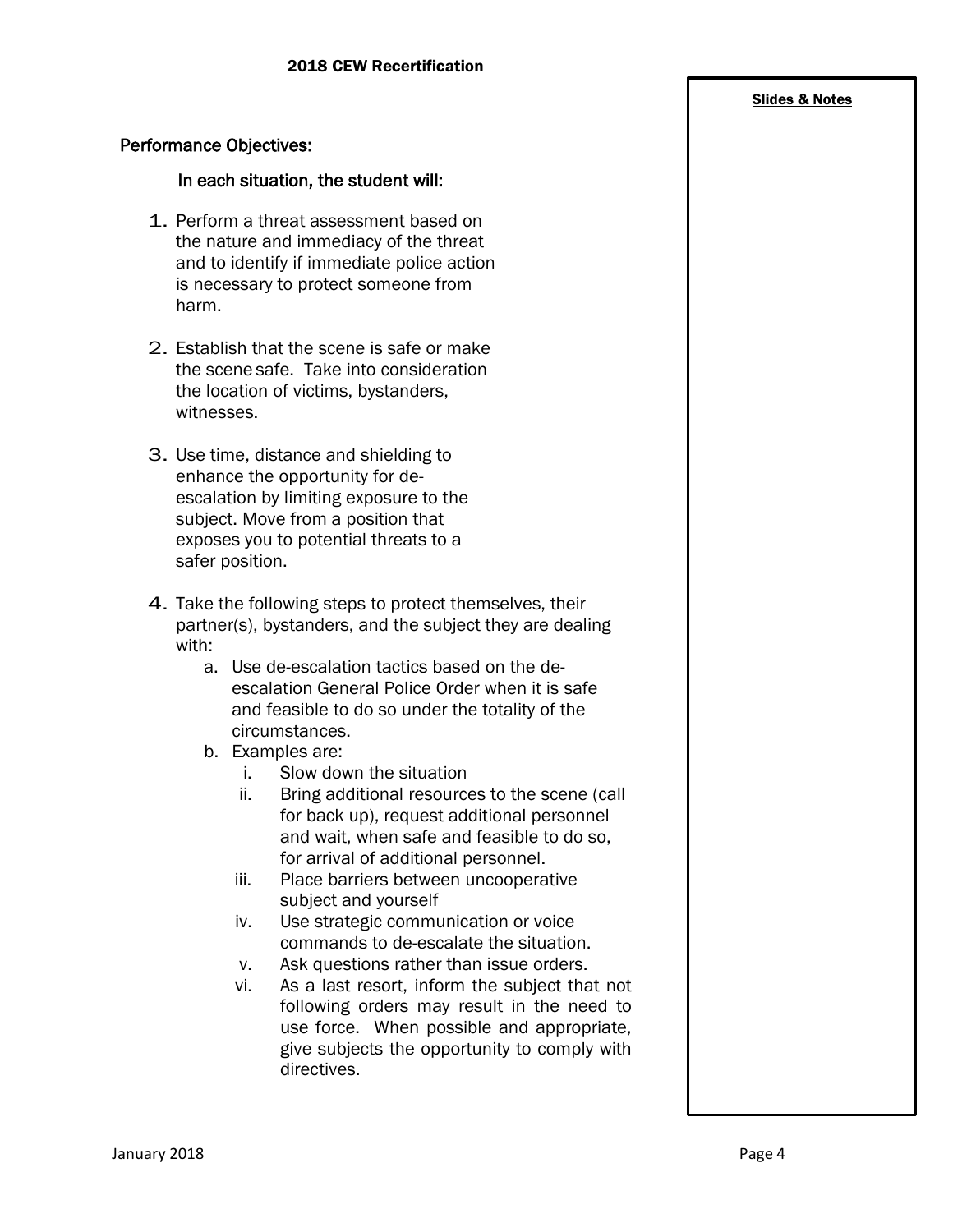- 5. Use force only as necessary, meaning only when no reasonably effective alternative to the use of force appears to exist, and then only to the degree which is reasonable to effect the intended lawful objective.
	- a. Affect a lawful arrest/detention of a subject
	- b. Gain control of a combative subject
	- c. Prevent or terminate the commission of a crime
	- d. Intervene in a suicide or self-inflicted injury
	- e. Defend or protect an officer/individual from the violent or resistant physical acts of another

## III. Site Description:

Open area of the 5<sup>th</sup> floor gymnasium with some obstacles in place. Proper safety mats on the floor in area where arrest will be made.

## IV. Instructor requirements:

- A. One Lead Instructor
- B. One officer that will be role player
- C. One dedicated Safety Officer will assist in equipping and staging officers and be the second role player
- D. One officer to administer written test and review video update

## V. Equipment:

- Training CEW cartridges
- Training blue guns
- Sports mats
- CEW training suit

## VI. Situation Explanation:

- A. Role Player (Suspect):
	- a. Officer Action: Officer observes suspect
	- b. Role Player Response: Faces officer with knife in hand.
	- c. Officer Action: Officer makes verbal contact.
	- d. Role Player Response: Role player is agitated, has fists clenched. Laugh in the officer's face repeatedly.
	- e. Officer Action: Officer provides verbal warning for subject to drop the knife. After subject submits, officer should transition to CEW and fire his CEW while directing his partner to move in and take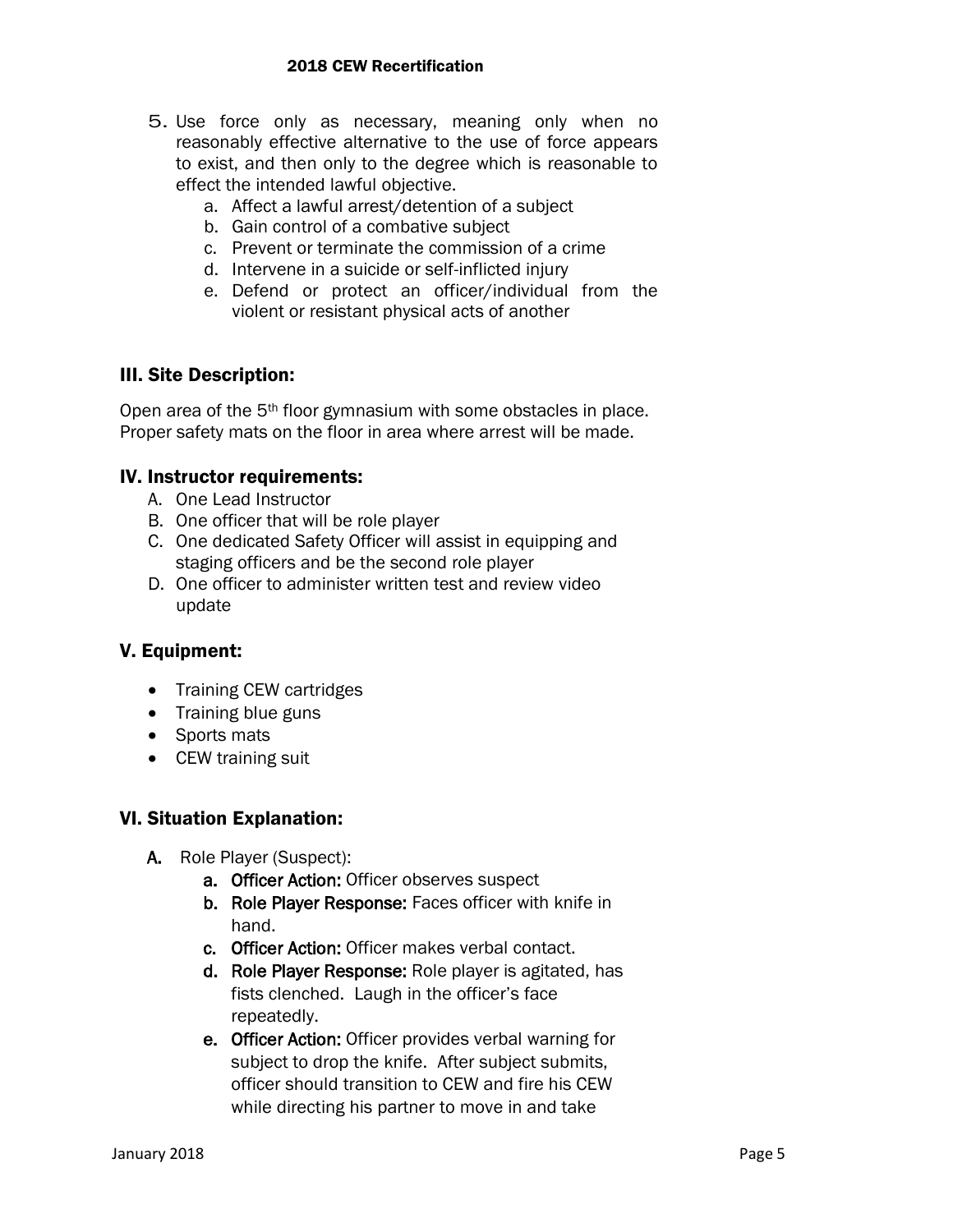control of subject and simulate handcuffing. The first shot has no effect on the subject so the officer will have to fire a second shot (proper reload drill). Once officer fires the second shot the officer has to have situational awareness (checks his surroundings).

- f. Extra Role Player Response: A second person appears and walks up close to the officer and asks a question.
- g. Officer Action: Officer takes a step back while holding his CEW in a low ready position and tells the person to stop (Weapon Retention).

# VII. Written Test / Video Update:

- A. Instructors will go over the PowerPoint video update that is provided by Axon.
- B. Review Handout #1: 2018 CEW Update
- C. Written Test